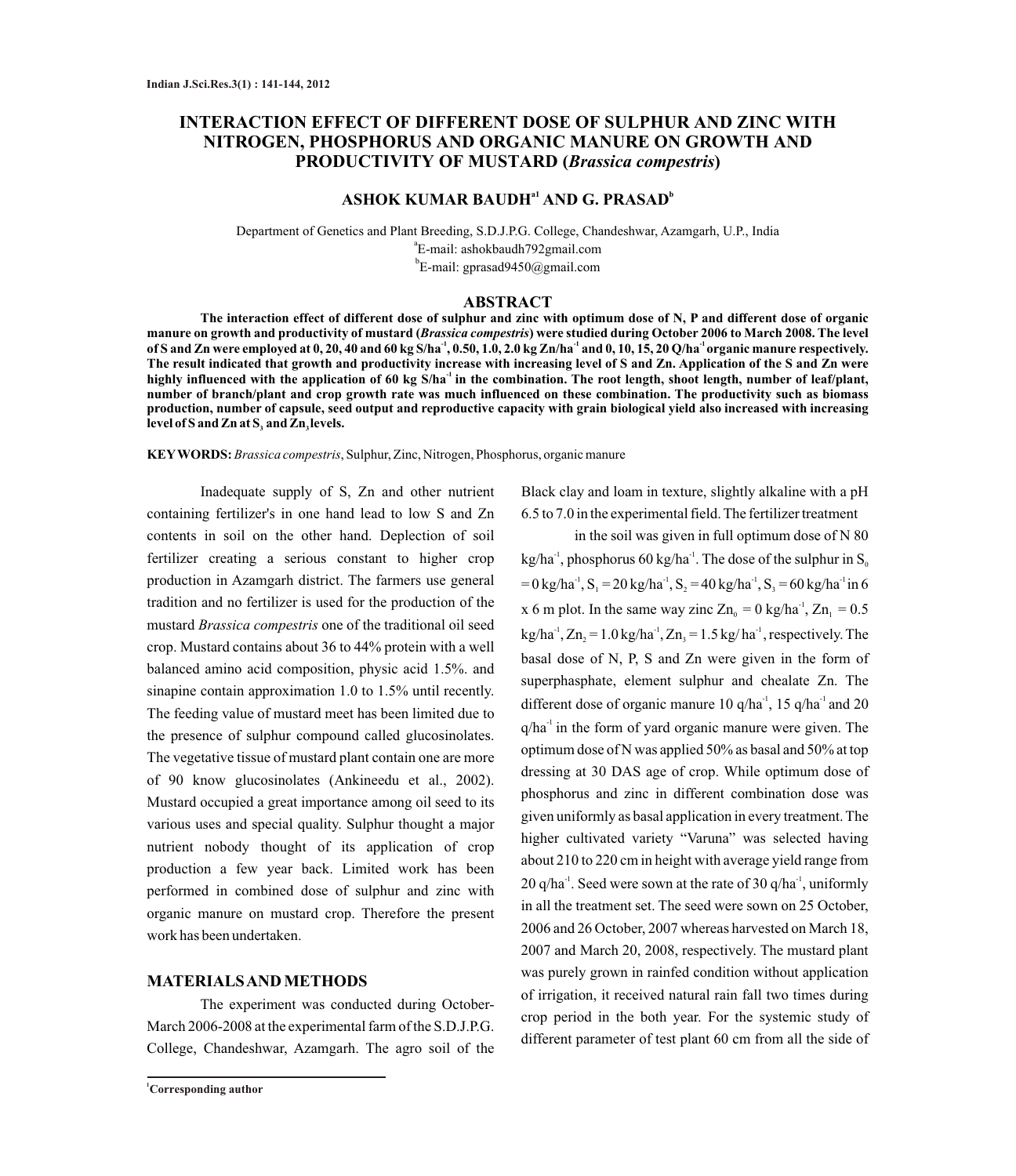field area left as border area and in the center field of 2 x 7 m  $(4.00 \,\mathrm{m}^2)$  area was set aside as harvest for study of final yield observation. The remaining excluding border and harvest area were used for the recording growth and yield observation. The observation was recorded at an interval of 30 DAS after showing up to harvest. The total crop growth rate, leaf area index, reproductive capacity, seed out put etc. were calculated by using appropriate formula.

# **RESULTS AND DISCUSSION**

#### **Growth**

The result showed that the growth parameter such as root length of the test plant was much affected due to increasing combined dose of sulphur and zinc. The average root length treated of plant at 30, 60 and 90 DAS increased 55.2%, 19.25% and 6.95%, respectively, from control to highest dose of sulphur and zinc application in the first season and the same pattern has been also seen in the second season. The shoot length of the test plant increased progressively with the advancement in the plant age due to effect of S and Zn application. But beyond the level up to 1.0  $kg Zn/ha^{-1}$ show toxic effect on test plant. Number of leaves did not much increase due to increasing trent of fertilizer but the thickness of leaf and darkened colour of leaves was much effect (Pathak, 1998).

There was no much effect of combination of fertilizers on the number of branches per plant however the application of nitrogen, phosphorus and sulphur significantly increased the average number of branches in both season of observation. The crop growth rate of the test plant increased considerably with the period of increasing leaf area index but decreased gradually later due to advancement of plant age. Application of 60 kg  $S/ha^{-1}$  attained appreciable more crop growth rate than 20 to 40 kg S ha $^{-1}$  probably due to efficient photosynthetic activity leading to improved plant vigour and increased crop growth of test plant (Table- 1).

## **Productivity**

During observation period it was found that significant and enhancement of biomass production was due to treatment of sulphur and zinc in combination form. Maximum biomass production has been recorded at highest

combined dose  $S<sub>1</sub>Zn<sub>3</sub>$  level at different stage of crop age at both season. Biomass increased almost linearly up to 120 DAS plant maximum between 60 DAS to 110 DAS.

The number of capsules/plant was found to be highly influenced due to highest level of  $S<sub>1</sub> Zn$ , while above to this level the different was non-significant. The interaction effect of N. P. also found significant (Chaubey et al. ,1992). The response of mustard to N. P. K. fertilizers beside the number of capsules size and colour was also change due to interaction of Zn treatment. The significant increasing trend level up to  $N_2$ :  $P_2$ :  $S_3$ :  $Zn_3$  combination beyond that different were not significant. The reproduction capacity of the test plant was much sensitive to the sulphur and zinc interaction. Sterility progressively decreased due to the increasing level of S and Zn (Kumar and Singh, 2003). It was found that 60 kg S/ha<sup>-1</sup> and 1.5 kg  $\text{Zn/ha}^{-1}$  was best and unique optimum dose that produce that lowest sterility percentage and high reproductive capacity of seed/pods. The individual application of N, P and S significantly increased the grain and biological yield of test plant. The present interaction study of S and Zn also show much significant response in test plant. The data revealed that magnitude increasing in order  $N > P > S$ > Zn also reported by (Kumar et al., 1992). The rest weight 1000 seed have also significantly increasing with different dose of Zn in both season. Dry matter yield increasing with the age of plant and the increased was accelerated between 45 and 90 DAS. This might be due to quick growth of plant increased in leaves number, plant height and increase in level of S and Zn. Similar finding was obtained by Hemantrajan and Triwedi ,2004 who reported that dry matter production was higher with increase S and Zn application. In constant zinc showed at significant effect on dry matter yield at all the growth stage expect of S and Zn on dry matter yield was not significant at all the growth stage expect 90 DAS (Aulakh et al. ,1980). Result reveals that interaction effect of S and Zn on dry matter was not significant at all the grow stage except 90 DAS (Table-2).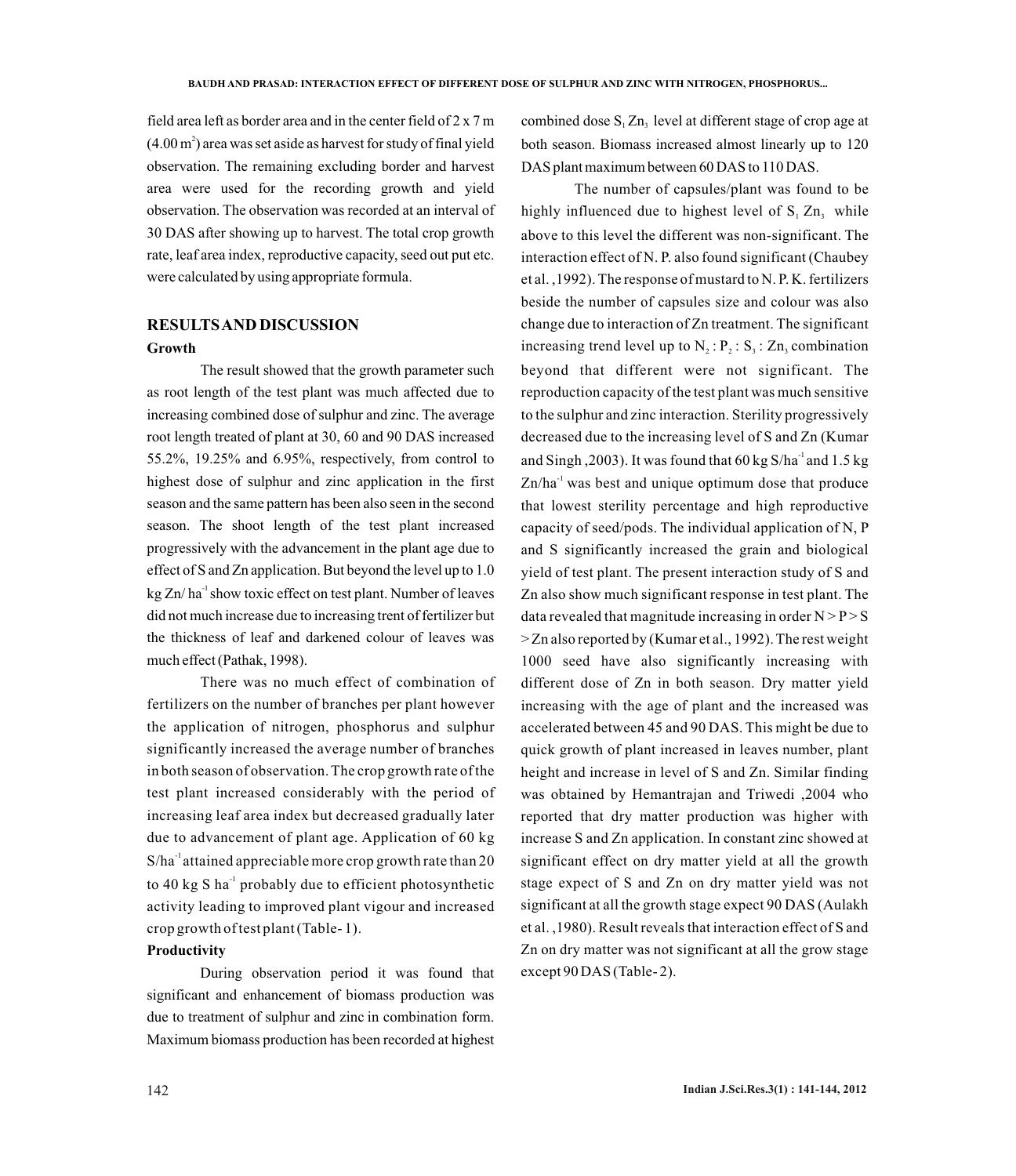|                             | Root Length (cm) |       |       | <b>Shoot Length (cm)</b> |        |        |  |
|-----------------------------|------------------|-------|-------|--------------------------|--------|--------|--|
| Treatment                   | 30               | 60    | 90    | 30                       | 60     | 90     |  |
| <b>Control</b>              | 10.10            | 20.00 | 30.00 | 20.00                    | 80.00  | 140.20 |  |
| $S_1 Z n_1$ Om <sub>1</sub> | 12.18            | 26.16 | 36.28 | 28.40                    | 110.60 | 165.40 |  |
| $S_2Zn_2$ Om <sub>2</sub>   | 16.58            | 34.26 | 40.46 | 35.40                    | 132.20 | 180.40 |  |
| $S_3Zn_3$ Om <sub>3</sub>   | 18.40            | 36.60 | 43.00 | 40.20                    | 150.80 | 210.85 |  |

**Table 1:Interaction Effect of S and Zn with Organic Manure on Growth in** *Brassica compestris* **at 30, 60 and 90 DAS (2006-2008)**

| Treatment                   | <b>Number of Leaves/Plant</b> |        | Number of<br><b>Branch/Plant</b> |           |            | <b>Crop Growth</b><br>Rate g $Plant1/Day$ |      |      |
|-----------------------------|-------------------------------|--------|----------------------------------|-----------|------------|-------------------------------------------|------|------|
|                             | 30                            | 60     | 90                               | Flowering | Harvesting | 30                                        | 60   | 90   |
|                             |                               |        |                                  | Stage     | stage      |                                           |      |      |
| Control                     | 16.20                         | 120.80 | 170.20                           | 4.00      | 8.40       | 0.30                                      | 1.90 | 1.58 |
| $S_1 Z n_1$ Om <sub>1</sub> | 22.80                         | 10.80  | 195.80                           | 4.80      | 8.90       | 0.348 2.86                                |      | 1.88 |
| $S_2 Zn_2$ Om <sub>2</sub>  | 26.20                         | 146.20 | 200.60                           | 5.80      | 8.70       | 0.398 2.88                                |      | 1.92 |
| $S_3Zn_3$ Om <sub>3</sub>   | 30.80                         | 145.20 | 215.20                           | 6.04      | 9.80       | 0.486 2.96                                |      | 1.82 |

**Table 2:Interaction of S and Zn with Organic Manure on Productivity in** *Brassica compestris* **at Harvesting Stage (2006-2007) and (2007-2008)**

| <b>Treatment</b>           | Year      | <b>Biomass</b><br>Production<br>g/Plant <sup>1</sup> | Number of<br>Pod/Plant | <b>Seed Out</b><br><b>Put/Pods</b> |
|----------------------------|-----------|------------------------------------------------------|------------------------|------------------------------------|
| Control                    | 2006-2007 | 12.05                                                | 315                    | 7.0                                |
|                            | 2007-2008 | 12.45                                                | 325                    | 7.0                                |
| $S_1 Zn_1$ Om <sub>1</sub> | 2006-2007 | 12.40                                                | 433                    | 9.0                                |
|                            | 2007-2008 | 12.00                                                | 430                    | 9.0                                |
| $S_2 Zn_2$ Om <sub>2</sub> | 2006-2007 | 13.20                                                | 585                    | 11.0                               |
|                            | 2007-2008 | 13.40                                                | 580                    | 11.0                               |
| $S_3 Zn_3$ Om <sub>3</sub> | 2006-2007 | 13.90                                                | 645                    | 13.0                               |
|                            | 2007-2008 | 13.10                                                | 640                    | 13.0                               |